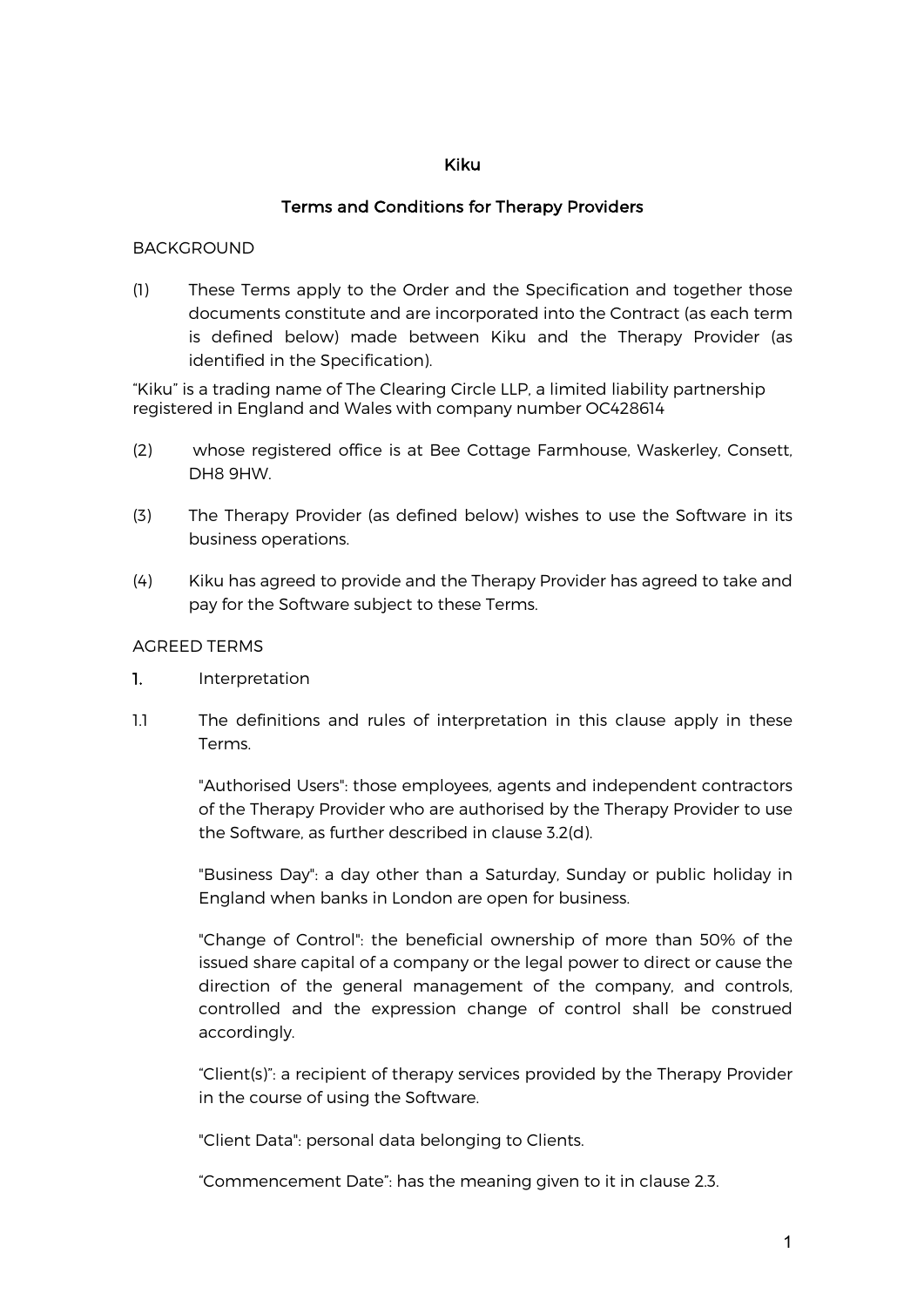"Confidential Information": information that is proprietary or confidential or is identified as Confidential Information in clause 12.

"Contract": the contract between Kiku and the Therapy Provider for the purchase of the Software in accordance with these Terms, comprising these Terms, the Order and the Specification, together with any additional terms agreed in writing between the parties from time to time.

Controller, processor, data subject, personal data, personal data breach, processing and appropriate technical and organisational measures: as defined in the Data Protection Legislation.

"Data Protection Legislation": the UK Data Protection Legislation and any other European Union legislation relating to personal data and all other legislation and regulatory requirements in force from time to time which apply to a party relating to the use of personal data (including, without limitation, the privacy of electronic communications).

"Documentation": any documents made available to the Therapy Provider by Kiku in the course of providing the Software, including (but not limited to) any template terms and conditions for the provision of therapy services or related services.

"Initial Subscription Term": the initial term of the Contract as set out in the Specification.

"Intellectual Property Rights": patents, utility models, rights to inventions, copyright and related rights, trade marks and service marks, trade names and domain names, rights in get-up, goodwill and the right to sue for passing off or unfair competition, rights in designs, rights in computer software, database rights, rights to preserve the confidentiality of information (including know-how and trade secrets) and any other intellectual property rights, including all applications for (and rights to apply for and be granted), renewals or extensions of, and rights to claim priority from, such rights and all similar or equivalent rights or forms of protection which subsist or will subsist, now or in the future, in any part of the world.

"Normal Business Hours": 8.00am to 6.00pm local UK time, each Business Day.

"Order": the Therapy Provider's order for licensed use of the Software (which shall be subject to these Terms) as made by the Therapy Provider online at www.wearekiku.com.

"Renewal Period": the period described in clause 2.4.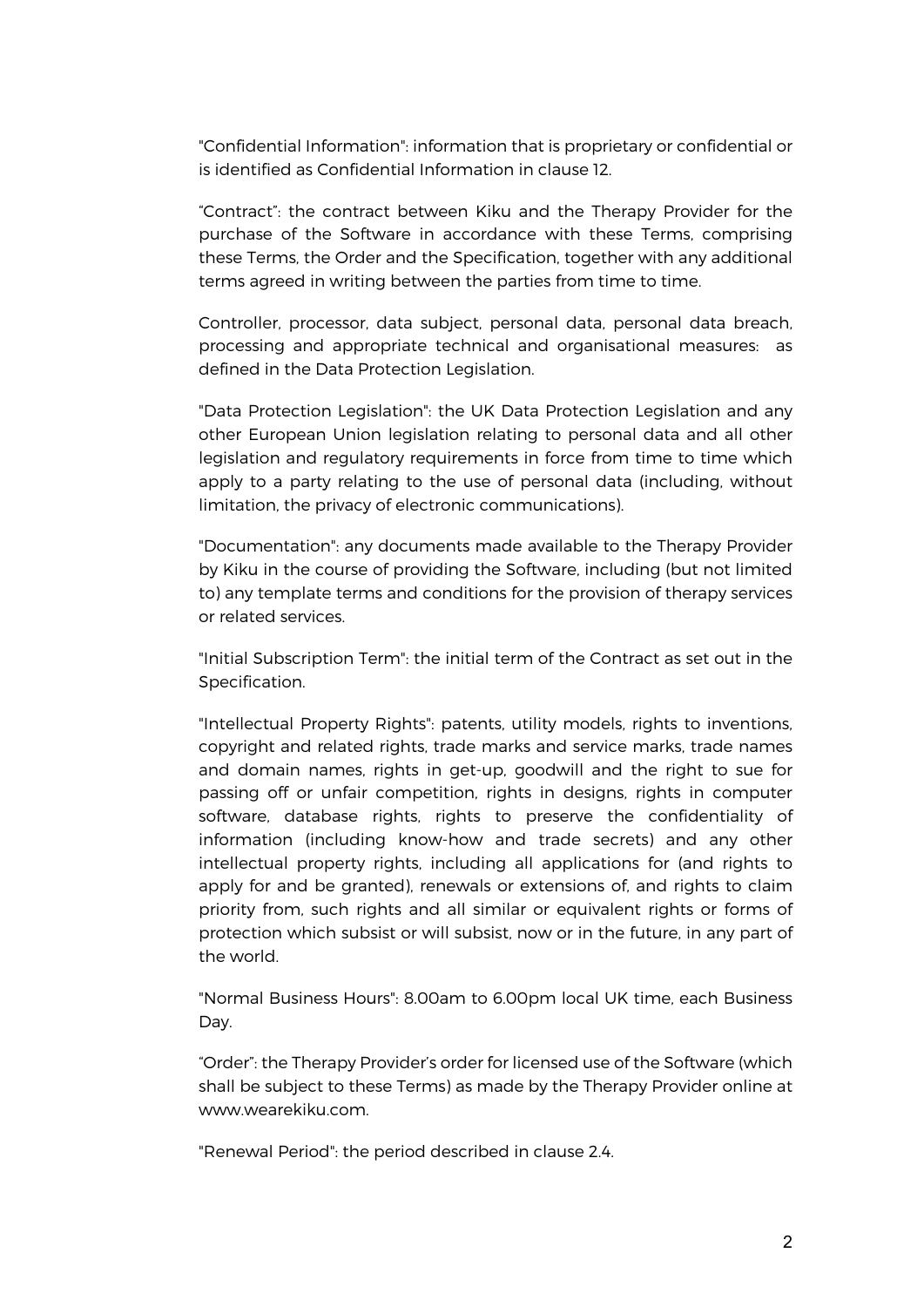"Software": the online practice management and therapist directory software application provided by Kiku to the Therapy Provider and the Documentation (where relevant).

"Specification": the description or specification of the Software generated by Kiku, based on the Therapy Provider's Order, which shall also specify:

- (a) the Subscription Term; and
- (b) the Subscription Fees.

"Subscription Fees": the subscription fees payable by the Therapy Provider to Kiku for the User Subscriptions, as initially set out in the Specification and including any fees payable upon renewal in accordance with clause 2.4.

"Subscription Term": as defined in clause 2.4, being the term of this Contract, including for the avoidance of doubt, the Initial Subscription Term and any Subscription Renewal Period.

"Support Services": the standard support services to be provided by Kiku to the Therapy Provider in respect of the Software from time to time.

"Therapy Provider": the entity that purchases the Software from Kiku and is identified as the Therapy Provider in the Specification.

"Therapy Provider Data": the data inputted by the Therapy Provider, Authorised Users, or Kiku on the Therapy Provider's behalf for the purpose of using the Software or facilitating the Therapy Provider's use of the Software.

"UK Data Protection Legislation": all applicable data protection and privacy legislation in force from time to time in the UK including the General Data Protection Regulation ((EU) 2016/679); the Data Protection Act 2018; the Privacy and Electronic Communications Directive 2002/58/EC (as updated by Directive 2009/136/EC) and the Privacy and Electronic Communications Regulations 2003 (SI 2003/2426) as amended.

"User Subscriptions": the user subscriptions purchased by the Therapy Provider pursuant to clause 10.1 which entitle Authorised Users to access and use the Software in accordance with the Contract.

"Virus": any thing or device (including any software, code, file or programme) which may: prevent, impair or otherwise adversely affect the operation of any computer software, hardware or network, any telecommunications service, equipment or network or any other service or device; prevent, impair or otherwise adversely affect access to or the operation of any programme or data, including the reliability of any programme or data (whether by re-arranging, altering or erasing the programme or data in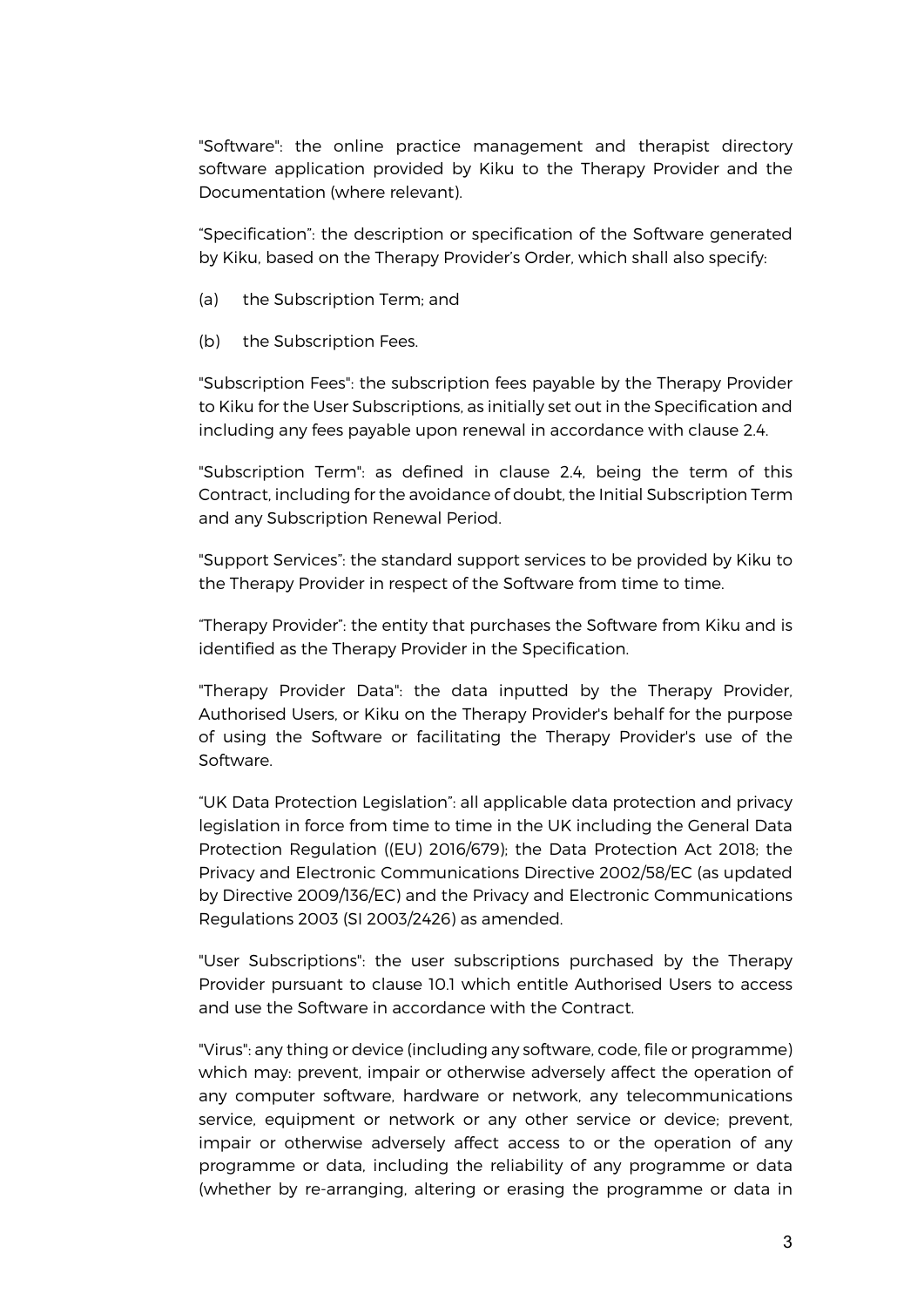whole or part or otherwise); or adversely affect the user experience, including worms, trojan horses, viruses and other similar things or devices.

"Vulnerability": a weakness in the computational logic (for example, code) found in software and hardware components that when exploited, results in a negative impact to the confidentiality, integrity, or availability, and the term "Vulnerabilities" shall be construed accordingly.

- 1.2 Clause, schedule and paragraph headings shall not affect the interpretation of these Terms.
- 1.3 A person includes an individual, corporate or unincorporated body (whether or not having separate legal personality) and that person's legal and personal representatives, successors or permitted assigns.
- 1.4 A reference to a company shall include any company, corporation or other body corporate, wherever and however incorporated or established.
- 1.5 Unless the context otherwise requires, words in the singular shall include the plural and in the plural shall include the singular.
- 1.6 Unless the context otherwise requires, a reference to one gender shall include a reference to the other genders.
- 1.7 A reference to a statute or statutory provision is a reference to it as it is in force as at the date of the Contract.
- 1.8 A reference to a statute or statutory provision shall include all subordinate legislation made as at the date of the Contract under that statute or statutory provision.
- 1.9 A reference to writing or written includes e-mail.
- 1.10 References to clauses and the schedule are to the clauses and the schedule of these Terms; references to paragraphs are to paragraphs of the schedule to these Terms.
- 2. Basis of Contract
- 2.1 These Terms apply to the Contract to the exclusion of any other terms that the Therapy Provider or any third party seeks to impose or incorporate, or which are implied by trade, custom, practice or course of dealing.
- 2.2 The Order constitutes an offer by the Therapy Provider to purchase licensed use of the Software in accordance with these Terms and the Specification. The Therapy Provider is responsible for ensuring that the terms of the Order and Specification are complete and accurate.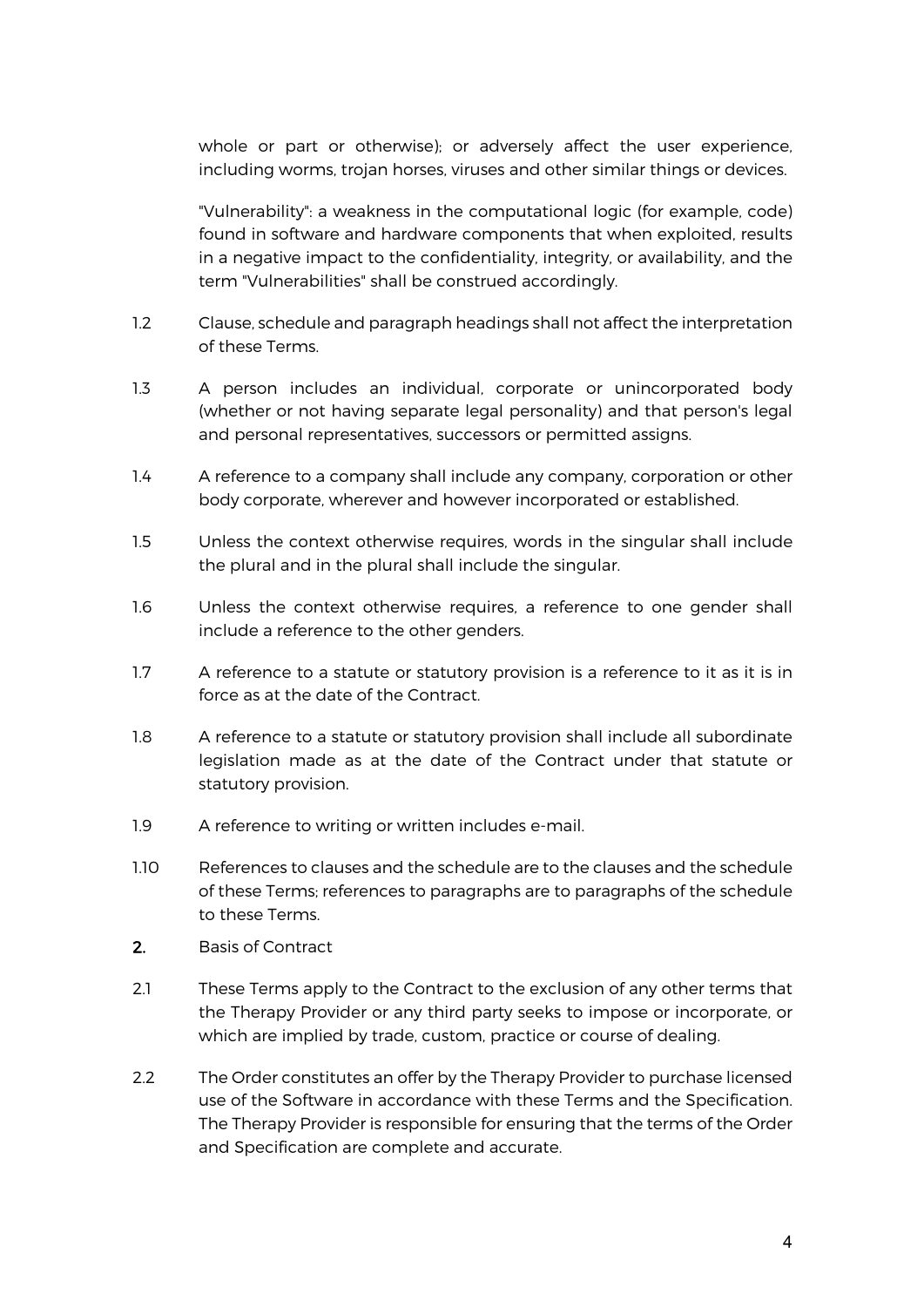- 2.3 The Order shall only be deemed to be accepted when Kiku confirms acceptance of the Order, at which point the Contract shall come into existence ("Commencement Date").
- 2.4 The Contract shall, unless otherwise terminated in accordance with clause 15, commence on the Commencement Date and shall continue for the Initial Subscription Term and, thereafter, the Contract shall be automatically renewed for such period as is stated in the Specification (each a "Renewal Period"), unless:
	- (a) either party notifies the other party of termination, in writing, at least 7 days before the end of the Initial Subscription Term or any Renewal Period, in which case the Contract shall terminate upon the expiry of the applicable Initial Subscription Term or Renewal Period; or
	- (b) otherwise terminated in accordance with the provisions of the Contract;

and the Initial Subscription Term together with any subsequent Renewal Periods shall constitute the "Subscription Term".

- 3. User subscriptions
- 3.1 Subject to the Therapy Provider purchasing the User Subscriptions in accordance with clause 4.3 and clause 10.1, and the restrictions set out in this clause 3, Kiku hereby grants to the Therapy Provider a non-exclusive, non-transferable right, without the right to grant sub-licences, to permit the Authorised Users to access and use the Software during the Subscription Term solely for the Therapy Provider's internal business operations.
- 3.2 In relation to the Authorised Users, the Therapy Provider undertakes that:
	- (a) the maximum number of Authorised Users that it authorises to access and use the Software shall not exceed the number of User Subscriptions it has purchased from time to time;
	- (b) it will not allow or suffer any User Subscription to be used by more than one individual Authorised User unless it has been reassigned in its entirety to another individual Authorised User, in which case the prior Authorised User shall no longer have any right to access or use the Software;
	- (c) each Authorised User shall keep a secure password for his or her use of the Software, that such password shall be changed no less frequently than every six months and that each Authorised User shall keep his or her password confidential;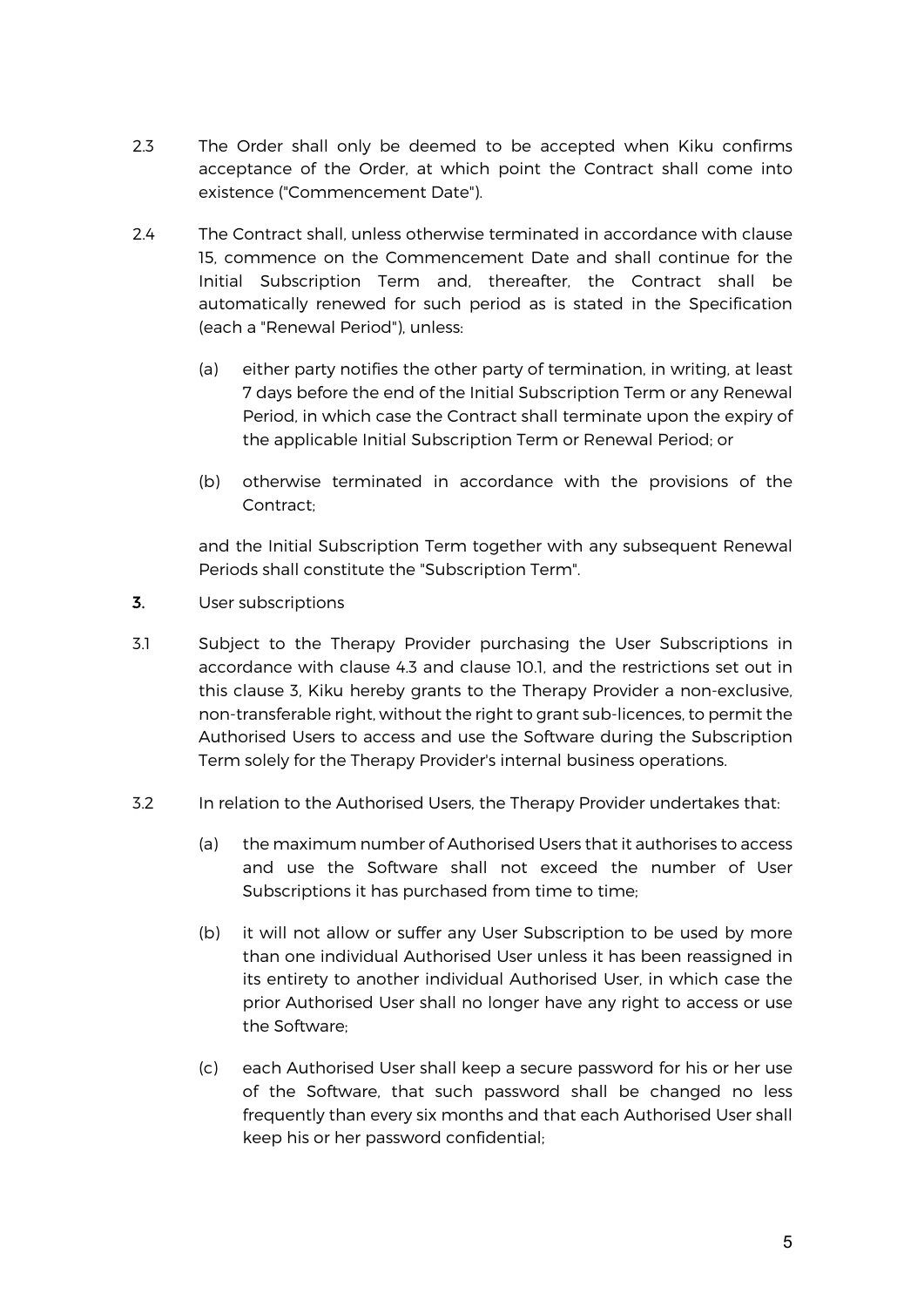- (d) it shall maintain a written, up to date list of current Authorised Users and provide such list to Kiku within 5 Business Days of Kiku's reasonable written request at any time or times;
- (e) it shall permit Kiku or Kiku's designated auditor to audit the Therapy Provider's use of the Software in order to establish the name and password of each Authorised User to audit compliance with the Contract;
- (f) if any of the audits referred to in clause 3.2(e) reveal that any password has been provided to any individual who is not an Authorised User, then without prejudice to Kiku's other rights, the Therapy Provider shall promptly disable such passwords and Kiku shall not issue any new passwords to any such individual; and
- (q) if any of the audits referred to in clause  $3.2$ (e) reveal that the Therapy Provider has underpaid Subscription Fees to Kiku, then without prejudice to Kiku's other rights, the Therapy Provider shall pay to Kiku an amount equal to such underpayment within 10 Business Days of the date of the relevant audit.
- 3.3 The Therapy Provider shall not access, store, distribute or transmit any Viruses, or any material during the course of its use of the Software that:
	- (a) is unlawful, harmful, threatening, defamatory, obscene, infringing, harassing or racially or ethnically offensive;
	- (b) facilitates illegal activity;
	- (c) promotes unlawful violence;
	- (d) is discriminatory based on race, gender, colour, religious belief, sexual orientation, disability; or
	- (e) is otherwise illegal or causes damage or injury to any person or property;

and Kiku reserves the right, without liability or prejudice to its other rights, to disable the Therapy Provider's access to any material that breaches the provisions of this clause.

- 3.4 The Therapy Provider shall not:
	- (a) attempt to copy, modify, duplicate, create derivative works from, frame, mirror, republish, download, display, transmit, or distribute all or any portion of the Software in any form or media or by any means; or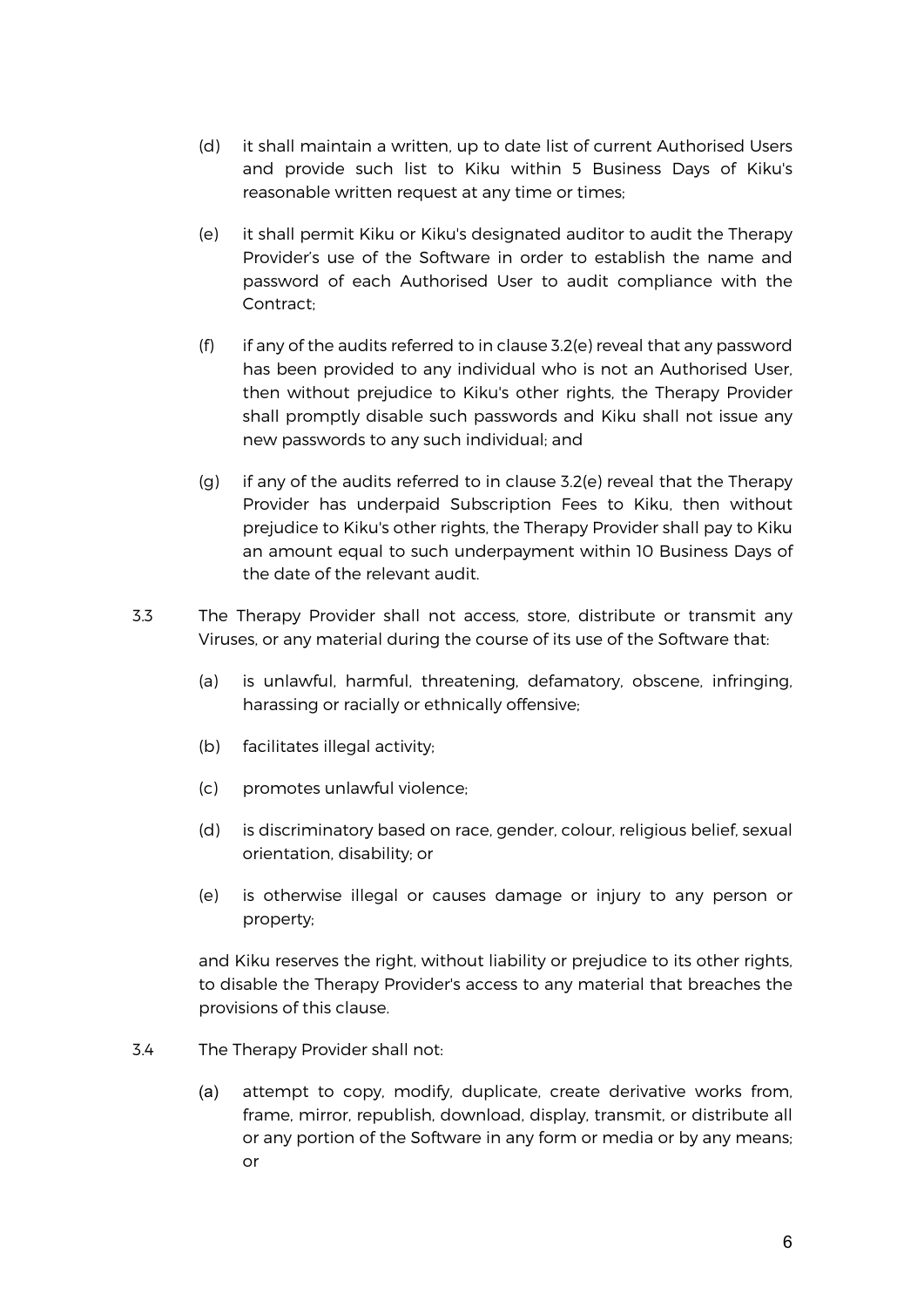- (b) attempt to de-compile, reverse compile, disassemble, reverse engineer or otherwise reduce to human-perceivable form all or any part of the Software; or
- (c) access all or any part of the Software in order to build a product or service which competes with the Software; or
- (d) subject to clause 22.1, license, sell, rent, lease, transfer, assign, distribute, display, disclose, or otherwise commercially exploit, or otherwise make the Software available to any third party; or
- (e) attempt to obtain, or assist third parties in obtaining, access to the Software, other than as provided under this clause 3; or
- (f) introduce or permit the introduction of, any Virus or Vulnerability into Kiku's network and information systems.
- 3.5 The Therapy Provider shall use all reasonable endeavours to prevent any unauthorised access to, or use of, the Software and, in the event of any such unauthorised access or use, promptly notify Kiku.
- 3.6 The rights provided under this clause 3 are granted to the Therapy Provider only, and shall not be considered granted to any subsidiary or holding company of the Therapy Provider.
- 4. Additional user subscriptions
- 4.1 Subject to clause 4.2 and clause 4.3, the Therapy Provider may, from time to time during any Subscription Term, purchase additional User Subscriptions in excess of the number set out in the Specification and Kiku shall grant access to the Software to such additional Authorised Users in accordance with the provisions of these Terms.
- 4.2 If the Therapy Provider wishes to purchase additional User Subscriptions, the Therapy Provider shall notify Kiku in writing. Kiku shall evaluate such request for additional User Subscriptions and respond to the Therapy Provider with approval or rejection of the request. Where Kiku approves the request, Kiku shall activate the additional User Subscriptions within five Business Days of its approval of the Therapy Provider's request.
- 4.3 If Kiku approves the Therapy Provider's request to purchase additional User Subscriptions, the Therapy Provider shall, within 30 days of the date of Kiku's invoice, pay to Kiku the relevant fees for such additional User Subscriptions as set out in the Specification and, if such additional User Subscriptions are purchased by the Therapy Provider part way through the Initial Subscription Term or any Renewal Period (as applicable), such fees shall be pro-rated from the date of activation by Kiku for the remainder of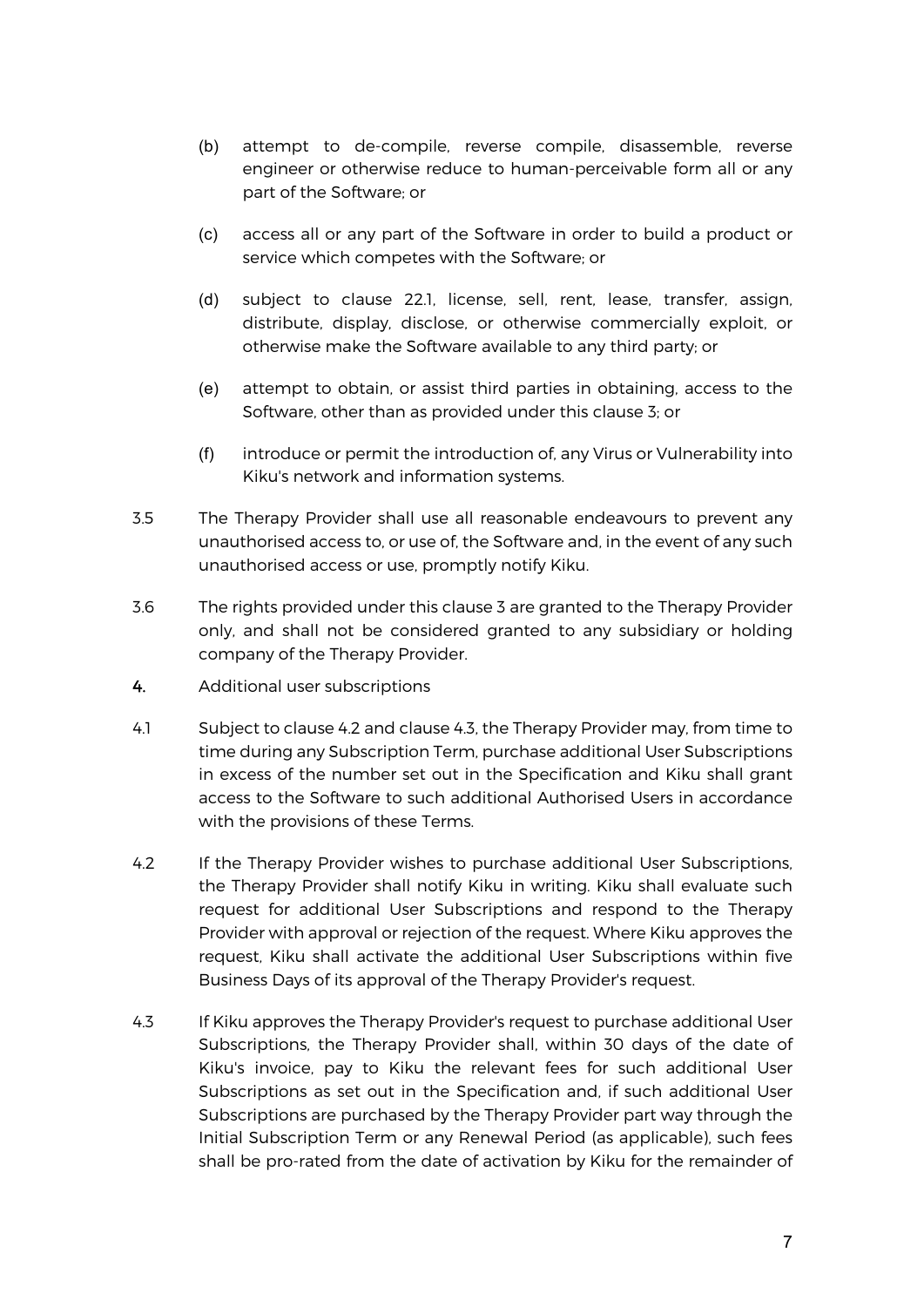the Initial Subscription Term or then current Renewal Period (as applicable).

- 5. The Software
- 5.1 Kiku shall, during the Subscription Term, provide access to and use of the Software to the Therapy Provider on and subject to the terms of the Contract.
- 5.2 Kiku shall use commercially reasonable endeavours to make the Software available 24 hours a day, seven days a week, except for:
	- (a) planned maintenance carried out during the maintenance window of 10.00pm to 2.00am UK time; and
	- (b) unscheduled maintenance performed outside Normal Business Hours, provided that Kiku has used reasonable endeavours to give the Therapy Provider at least 6 Normal Business Hours' notice in advance.
- 5.3 Kiku will, as part of its provision of the Software, provide the Therapy Provider with Kiku's standard Support Services during Normal Business Hours. Kiku may amend the scope of the Support Services in its sole and absolute discretion from time to time.
- 6. Therapy Provider Data
- 6.1 The Therapy Provider and/or the Client (where relevant) shall own all right, title and interest in and to all of the Therapy Provider Data and shall have sole responsibility for the legality, reliability, integrity, accuracy and quality of all such Therapy Provider Data.
- 6.2 Kiku shall follow its standard archiving procedures in relation to the storage of Therapy Provider Data, details of which are available upon the reasonable request of the Therapy Provider, which may be amended by Kiku in its sole discretion from time to time. In the event of any loss or damage to Therapy Provider Data, the Therapy Provider's sole and exclusive remedy against Kiku shall be for Kiku to use reasonable commercial endeavours to restore the lost or damaged Therapy Provider Data from the latest back-up of such Therapy Provider Data maintained by Kiku in accordance with its standard archiving procedure. Kiku shall not be responsible for any loss, destruction, alteration or disclosure of Therapy Provider Data caused by any third party.
- 6.3 Kiku shall, in providing the Software, comply with its Privacy Policy relating to the privacy and security of the Therapy Provider Data available at www.wearekiku.com, as such policy may be amended from time to time by Kiku in its sole discretion.
- 6.4 Both parties will comply with all applicable requirements of the Data Protection Legislation. This clause 6 is in addition to, and does not relieve,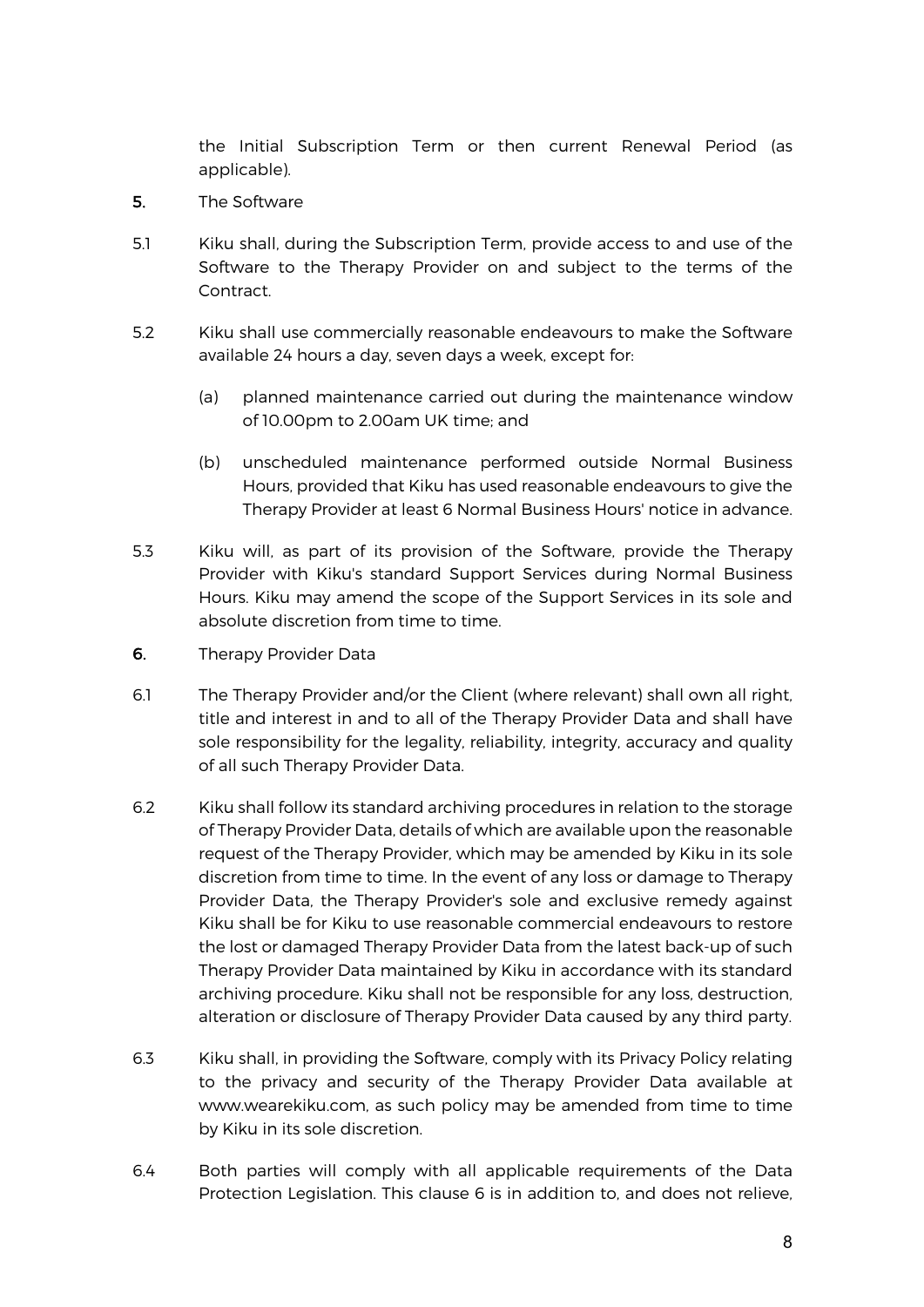remove or replace, a party's obligations or rights under the Data Protection Legislation.

- 6.5 The parties acknowledge that:
	- (a) if Kiku processes any personal data on the Therapy Provider's behalf when performing its obligations under the Contract, the Therapy Provider is the controller and Kiku is the processor for the purposes of the Data Protection Legislation;
	- (b) the Schedule sets out the scope, nature and purpose of processing by Kiku, the duration of the processing and the types of personal data and categories of data subject; and
	- (c) the personal data may be transferred or stored outside the EEA or the country where the Therapy Provider and the Authorised Users are located in order to provide the Software and Kiku's other obligations under the Contract.
- 6.6 Without prejudice to the generality of clause 6.4, the Therapy Provider will ensure that it has all necessary appropriate consents and notices in place to enable lawful transfer of the personal data to Kiku (including, but not limited to, relevant Client Data) for the duration and purposes of the Contract so that Kiku may lawfully use, process and transfer the personal data in accordance with the Contract on the Therapy Provider's behalf.
- 6.7 Without prejudice to the generality of clause 6.4, Kiku shall, in relation to any personal data processed in connection with the performance by Kiku of its obligations under the Contract:
	- (a) process that personal data only on the documented written instructions of the Therapy Provider unless Kiku is required by the laws of any member of the European Union or by the laws of the European Union applicable to Kiku and/or Domestic UK Law (where Domestic UK Law means the UK Data Protection Legislation and any other law that applies in the UK) to process personal data (Applicable Laws);
	- (b) not transfer any personal data outside of the European Economic Area and the United Kingdom unless the following conditions are fulfilled:
		- (a) the Therapy Provider or Kiku has provided appropriate safeguards in relation to the transfer;
		- (b) the data subject has enforceable rights and effective legal remedies;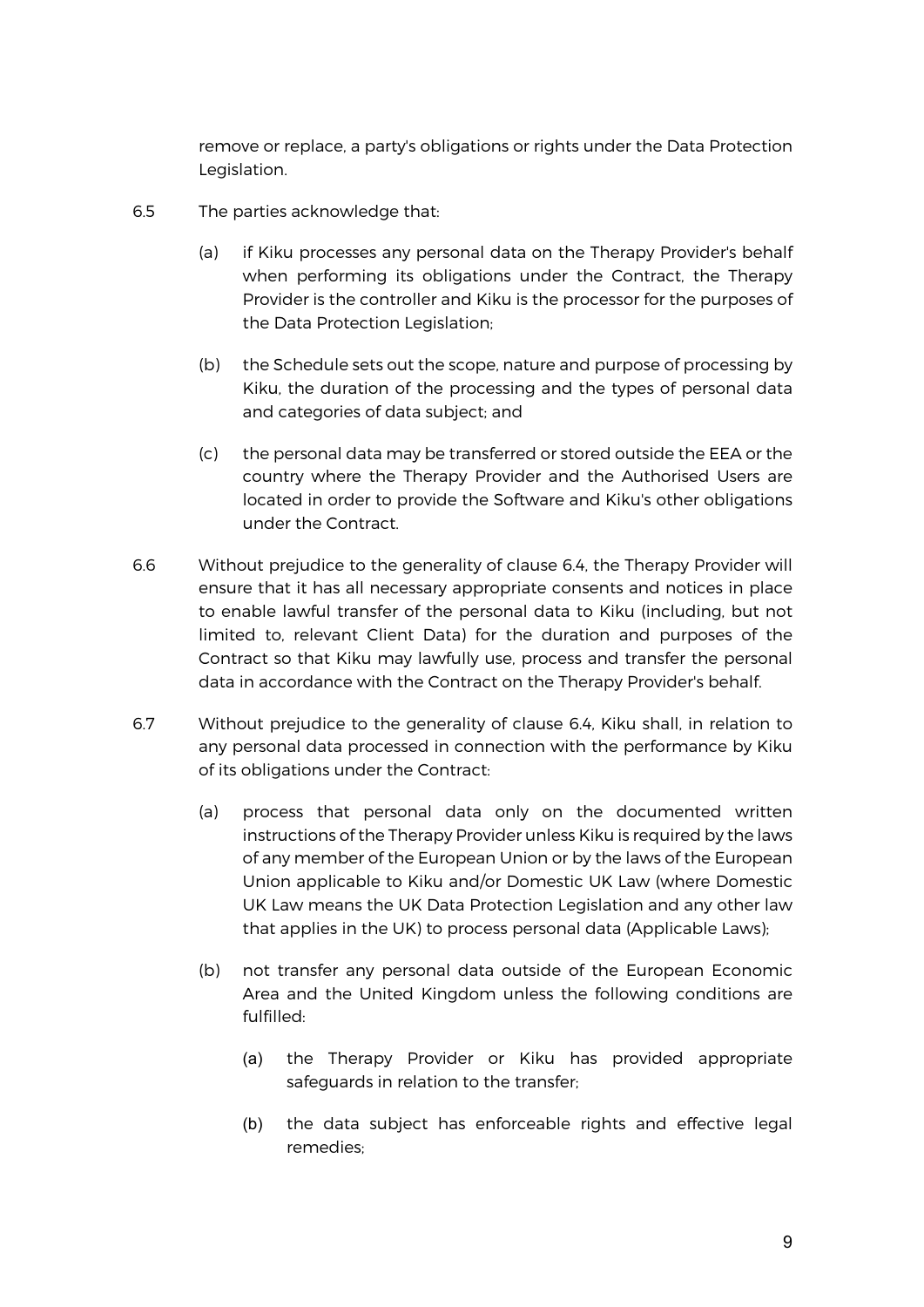- (c) Kiku complies with its obligations under the Data Protection Legislation by providing an adequate level of protection to any personal data that is transferred; and
- (d) Kiku complies with reasonable instructions notified to it in advance by the Therapy Provider with respect to the processing of the personal data;
- (c) assist the Therapy Provider, at the Therapy Provider's cost, in responding to any request from a data subject and in ensuring compliance with its obligations under the Data Protection Legislation with respect to security, breach notifications, impact assessments and consultations with supervisory authorities or regulators;
- (d) notify the Therapy Provider without undue delay on becoming aware of a personal data breach; and
- (e) at the written direction of the Therapy Provider, delete or return personal data and copies thereof to the Therapy Provider on termination of the agreement unless required by Applicable Law to store the personal data.
- 6.8 Each party shall ensure that it has in place appropriate technical and organisational measures to protect against unauthorised or unlawful processing of personal data and against accidental loss or destruction of, or damage to, personal data, appropriate to the harm that might result from the unauthorised or unlawful processing or accidental loss, destruction or damage and the nature of the data to be protected, having regard to the state of technological development and the cost of implementing any measures.
- 6.9 The Therapy Provider consents to Kiku appointing third-party processors of personal data under the Contract.
- 7. Third party providers

The Therapy Provider acknowledges that the Software may enable or assist it to access the website content of, correspond with, and purchase products and services from, third parties via third-party websites and that it does so solely at its own risk. Kiku makes no representation, warranty or commitment and shall have no liability or obligation whatsoever in relation to the content or use of, or correspondence with, any such third-party website, or any transactions completed, and any contract entered into by the Therapy Provider, with any such third party. Any contract entered into and any transaction completed via any third-party website is between the Therapy Provider and the relevant third party, and not Kiku. Kiku recommends that the Therapy Provider refers to the third party's website terms and conditions and privacy policy prior to using the relevant third-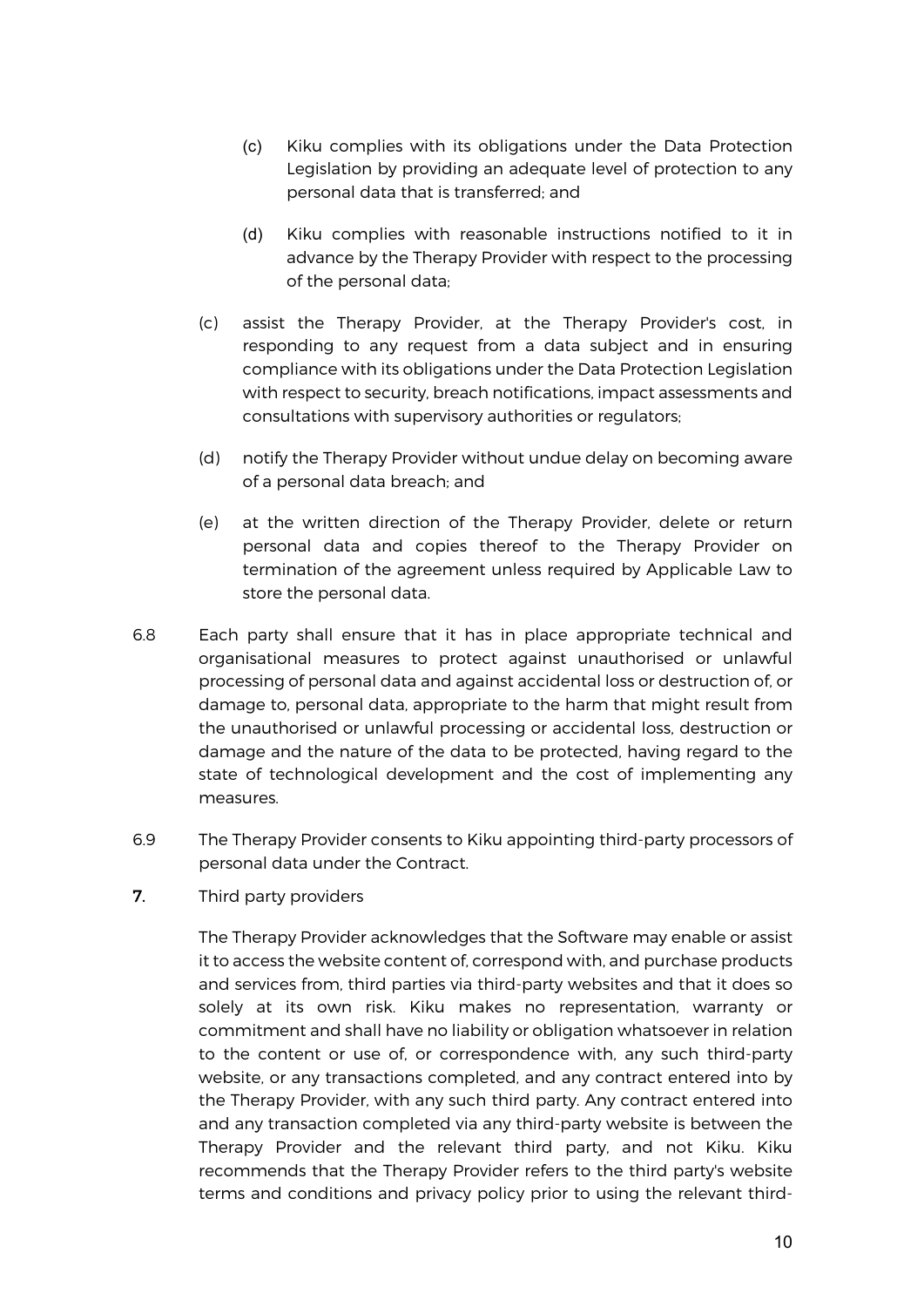party website. Kiku does not endorse or approve any third-party website nor the content of any of the third-party website made available via the Software.

- 8. Kiku's obligations
- 8.1 Kiku undertakes that access and use of the Software will be provided substantially in accordance with the Specification and with reasonable skill and care.
- 8.2 The undertaking at clause 8.1 shall not apply to the extent of any nonconformance which is caused by use of the Software contrary to Kiku's instructions, or modification or alteration of the Software by any party other than Kiku or Kiku's duly authorised contractors or agents. If the Software do not conform with the foregoing undertaking, Kiku will, at its expense, use all reasonable commercial endeavours to correct any such nonconformance promptly, or provide the Therapy Provider with an alternative means of accomplishing the desired performance. Such correction or substitution constitutes the Therapy Provider's sole and exclusive remedy for any breach of the undertaking set out in clause 8.1.
- 8.3 Kiku:
	- (a) does not warrant that:
		- (a) the Therapy Provider's use of the Software will be uninterrupted or error-free;
		- (b) that the Software and/or the information obtained by the Therapy Provider through the Software will meet the Therapy Provider's requirements; or
		- (c) the Software will be free from Vulnerabilities; and
	- (b) is not responsible for any delays, delivery failures, or any other loss or damage resulting from the transfer of data over communications networks and facilities, including the internet, and the Therapy Provider acknowledges that the Software may be subject to limitations, delays and other problems inherent in the use of such communications facilities.
- 8.4 The Contract shall not prevent Kiku from entering into similar agreements with third parties, or from independently developing, using, selling or licensing documentation, products and/or services which are similar to those provided under the Contract.
- 9. Therapy Provider's obligations
- 9.1 The Therapy Provider shall: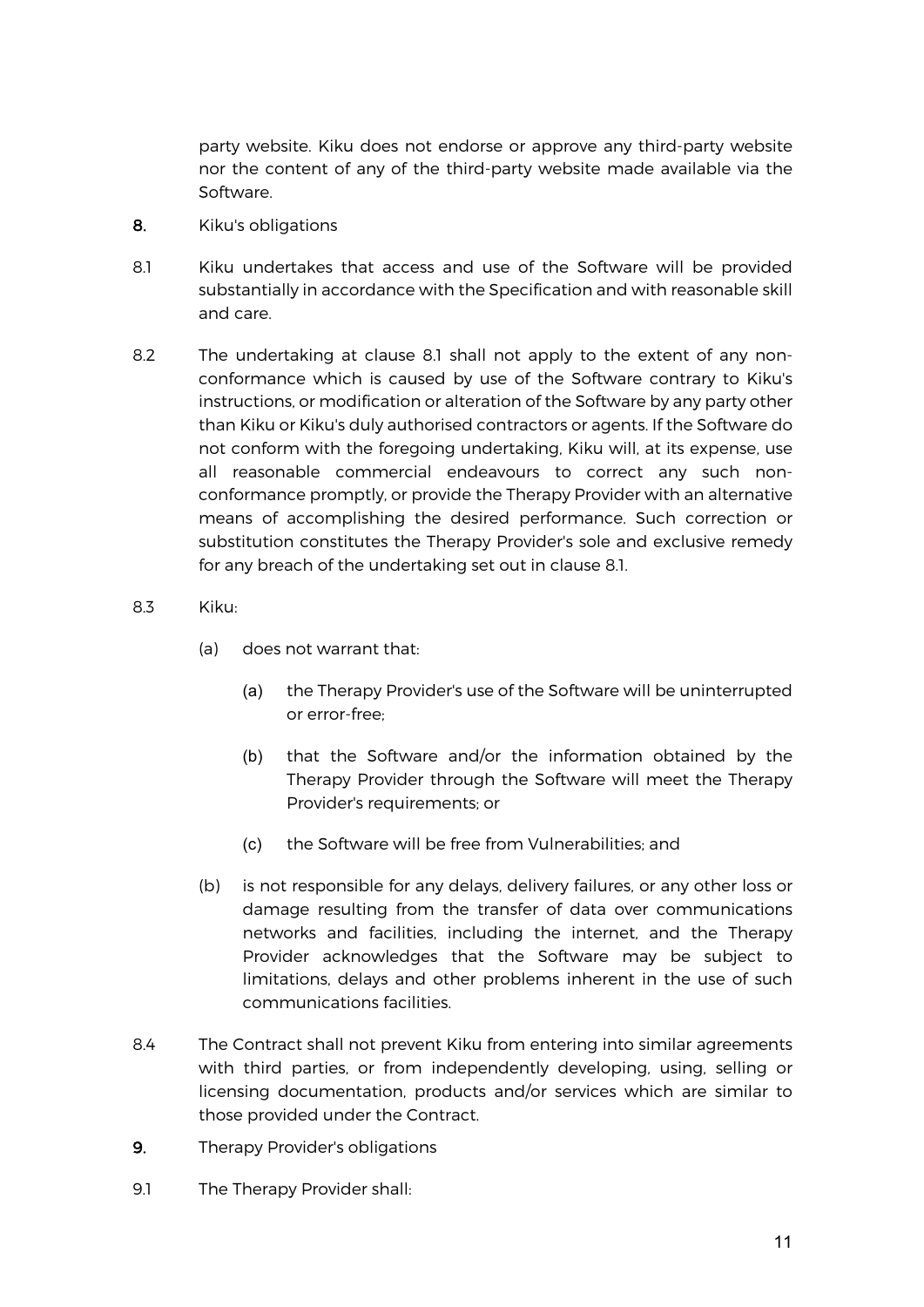- (a) provide Kiku with:
	- (a) all necessary co-operation in relation to the Contract; and
	- (b) all necessary access to such information as may be required by Kiku;

in order to provide the Software, including but not limited to Therapy Provider Data, security access information and configuration services;

- (b) be solely responsible for any services it provides to third parties, including but not limited to, therapy services to Clients;
- (c) comply with all applicable ethical codes and practices, including the obligation to only provide therapy services where it is qualified to do so;
- (d) without affecting its other obligations under the Contract, comply with all applicable laws and regulations with respect to its activities under the Contract;
- (e) ensure that the Authorised Users use the Software in accordance with the terms and conditions of the Contract and shall be responsible for any Authorised User's breach of these Terms;
- (f) maintain the necessary qualifications and regulatory registrations to provide therapy services of the type provided to its Clients;
- (g) maintain valid and appropriate professional indemnity insurance in relation to the provision of therapy services;
- (h) obtain and maintain all other necessary licences, consents, and permissions necessary for Kiku, its contractors and agents to perform their obligations under the Contract, including without limitation the Software;
- (i) ensure that its network and systems comply with the relevant specifications provided by Kiku from time to time; and
- (j) be, to the extent permitted by law and except as otherwise expressly provided in the Contract, solely responsible for procuring, maintaining and securing its network connections and telecommunications links from its systems to Kiku's data centres, and all problems, conditions, delays, delivery failures and all other loss or damage arising from or relating to the Therapy Provider's network connections or telecommunications links or caused by the internet.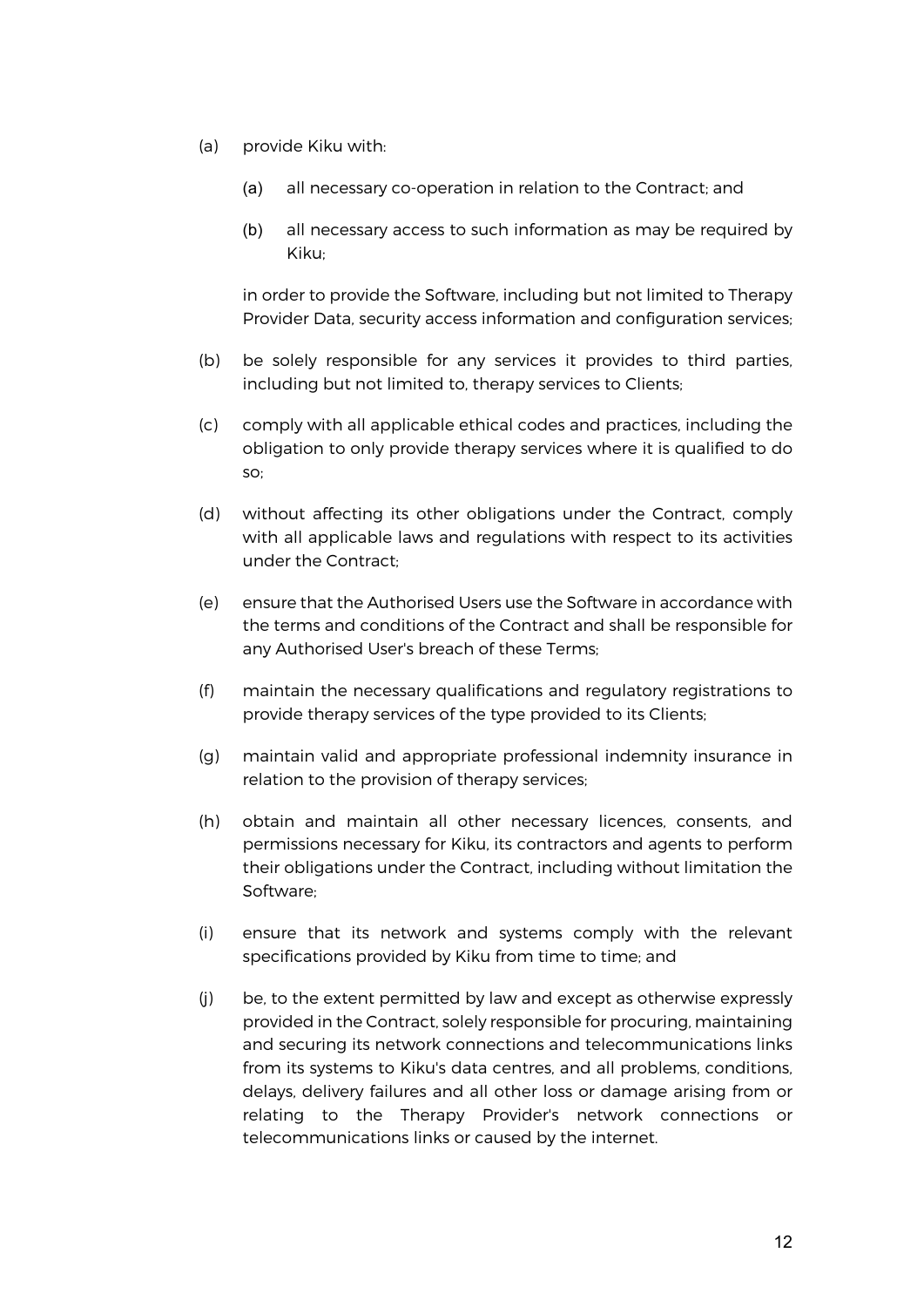# 10. Charges and payment

- 10.1 The Therapy Provider shall pay the Subscription Fees to Kiku for the User Subscriptions in accordance with this clause 10 and the Specification.
- 10.2 The Therapy Provider shall on the Commencement Date provide to Kiku valid, up-to-date and complete credit card details acceptable to Kiku and any other relevant valid, up-to-date and complete contact and billing details and, upon the Therapy Provider providing its credit card details to Kiku, the Therapy Provider hereby authorises Kiku to bill such credit card:
	- (a) on the Commencement Date for the Subscription Fees payable in respect of the Initial Subscription Term or (if otherwise stated in the Specification) bill such credit card on the first Business Day of each month for the pro-rated monthly proportion of the Subscription Fees;
	- (b) subject to clause 2.4, on each anniversary of the Commencement Date for the Subscription Fees payable in respect of the next Renewal Period or (if otherwise stated in the Specification) bill such credit card on the first Business Day of each month for the pro-rated monthly proportion of the Subscription Fees payable in respect of the relevant Renewal Period; and
	- (c) charge a percentage fee, to be stated in the Specification, for each card transaction processed by Kiku.
- 10.3 If payment under clause 10.2 is unsuccessful, and the Therapy Provider does not make payment of the outstanding monies within 24 hours of receiving notice from Kiku:
	- (a) Kiku may (without prejudice to any other rights and remedies of Kiku and without liability to the Therapy Provider) disable the Therapy Provider's password, account and access to all or part of the Software and Kiku shall be under no obligation to provide any or all of the Software while payment remains outstanding; and
	- (b) interest shall accrue on a daily basis on such due amounts at an annual rate equal to 4% over the then current base lending rate of the Bank of England, commencing on the due date and continuing until fully paid, whether before or after judgment.
- 10.4 All amounts and fees stated or referred to in the Contract:
	- (a) shall be payable in pounds sterling;
	- (b) are, subject to clause 14.3(b), non-cancellable and non-refundable;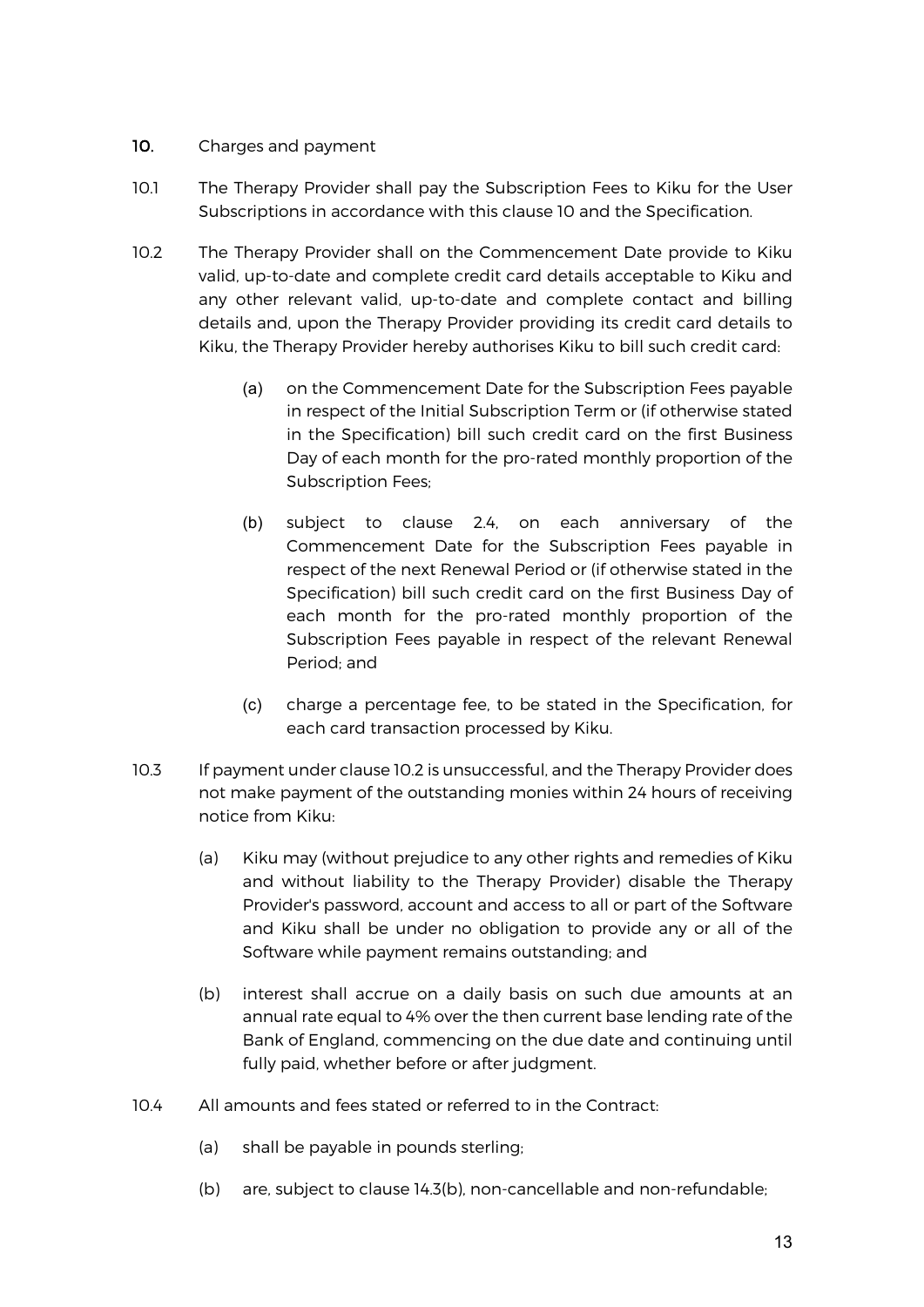- (c) are exclusive of value added tax, which shall be added to Kiku's invoice(s) at the appropriate rate.
- 10.5 Kiku shall be entitled to increase the Subscription Fees, the fees payable in respect of the additional User Subscriptions purchased pursuant to clause 4.3 and any fees payable for the Support Services at the start of each Renewal Period upon 30 days' prior notice to the Therapy Provider and the Specification shall be deemed to have been amended accordingly.
- 10.6 Any text messaging service credits purchased by the Therapy Provider are non-refundable. Kiku shall not be obliged to refund the value of such credits in any circumstances, including in the event of termination of the Contract for any reason.
- 11. Intellectual Property Rights and other Proprietary rights

The Therapy Provider acknowledges and agrees that Kiku and/or its licensors own all Intellectual Property Rights in the Software. Except as expressly stated herein, the Contract does not grant the Therapy Provider any Intellectual Property Rights or any other rights or licences in respect of the Software.

- 12. Confidentiality
- 12.1 Each party may be given access to Confidential Information from the other party in order to perform its obligations under the Contract. A party's Confidential Information shall not be deemed to include information that:
	- (a) is or becomes publicly known other than through any act or omission of the receiving party;
	- (b) was in the other party's lawful possession before the disclosure;
	- (c) is lawfully disclosed to the receiving party by a third party without restriction on disclosure; or
	- (d) is independently developed by the receiving party, which independent development can be shown by written evidence.
- 12.2 Subject to clause 12.4, each party shall hold the other's Confidential Information in confidence and not make the other's Confidential Information available to any third party, or use the other's Confidential Information for any purpose other than the implementation of the Contract.
- 12.3 Each party shall take all reasonable steps to ensure that the other's Confidential Information to which it has access is not disclosed or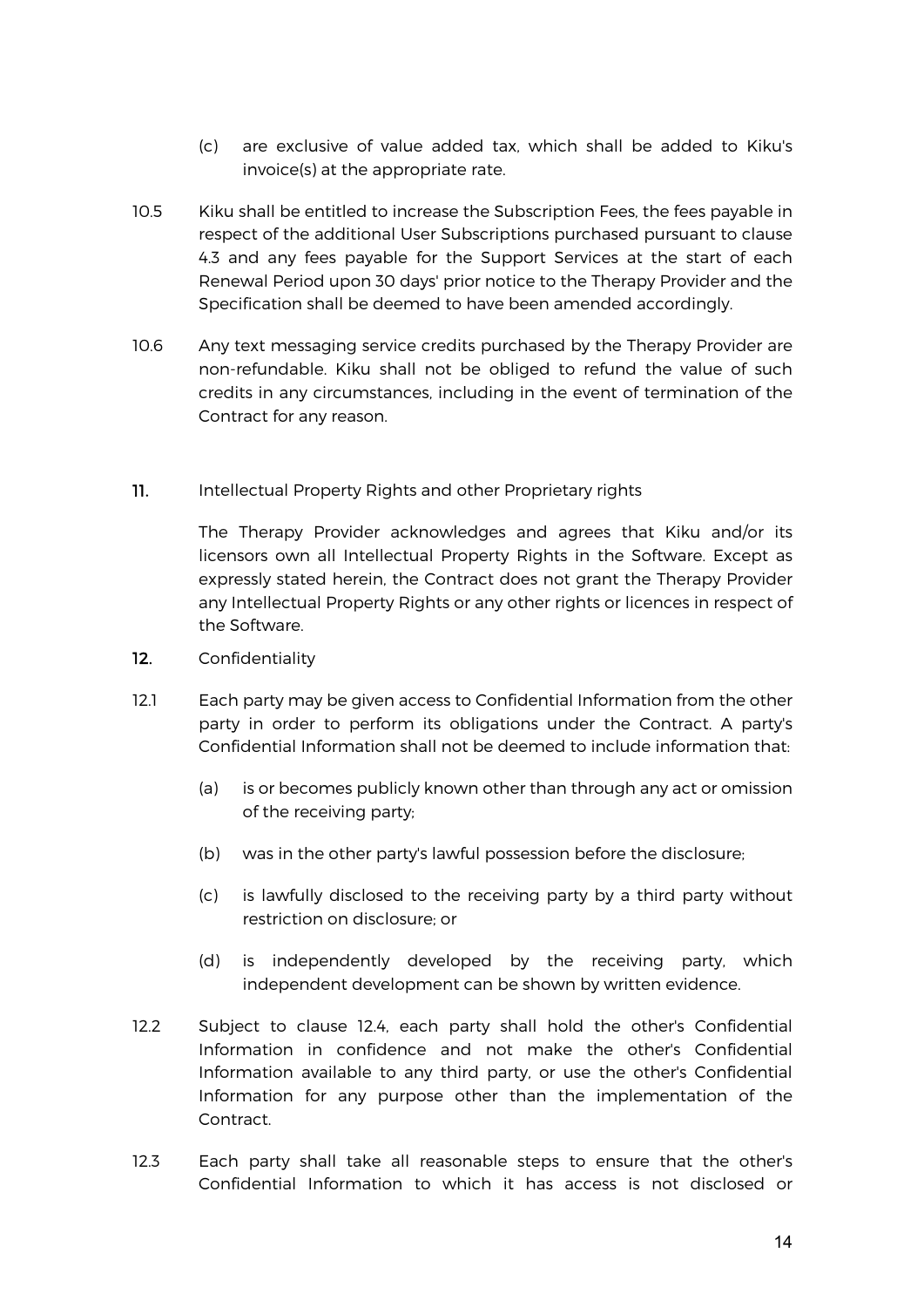distributed by its employees or agents in violation of the terms of the Contract.

- 12.4 A party may disclose Confidential Information to the extent such Confidential Information is required to be disclosed by law, by any governmental or other regulatory authority or by a court or other authority of competent jurisdiction, provided that, to the extent it is legally permitted to do so, it gives the other party as much notice of such disclosure as possible and, where notice of disclosure is not prohibited and is given in accordance with this clause 12.4, it takes into account the reasonable requests of the other party in relation to the content of such disclosure.
- 12.5 The Therapy Provider acknowledges that the Software constitutes Kiku's Confidential Information.
- 12.6 The above provisions of this clause 12 shall survive termination of the Contract, however arising.
- 13. Indemnity

The Therapy Provider shall defend, indemnify and hold harmless Kiku against claims, actions, proceedings, losses, damages, expenses and costs (including without limitation court costs and reasonable legal fees) arising out of or in connection with the Therapy Provider's use of the Software.

- 14. Limitation of liability
- 14.1 Except as expressly and specifically provided in the Contract:
	- (a) the Therapy Provider assumes sole responsibility for results obtained from the use of the Software by the Therapy Provider, and for conclusions drawn from such use. Kiku shall have no liability for any damage caused by errors or omissions in any information, instructions or scripts provided to Kiku by the Therapy Provider in connection with the Software, or any actions taken by Kiku at the Therapy Provider's direction;
	- (b) the Therapy Provider assumes sole responsibility for all services it provides to any third party, including (but not limited to) any therapy services provided to Clients and Kiku shall not be liable whatsoever in respect thereof;
	- (c) the Therapy Provider agrees and acknowledges that any template terms and conditions for the provision of therapy services, or related services, are provided as guidance only and the Therapy Provider assumes sole responsibility for ensuring that any such template terms and conditions are appropriate, tailored and sufficient for its services and hereby agrees that Kiku shall have no liability whatsoever in respect of the same;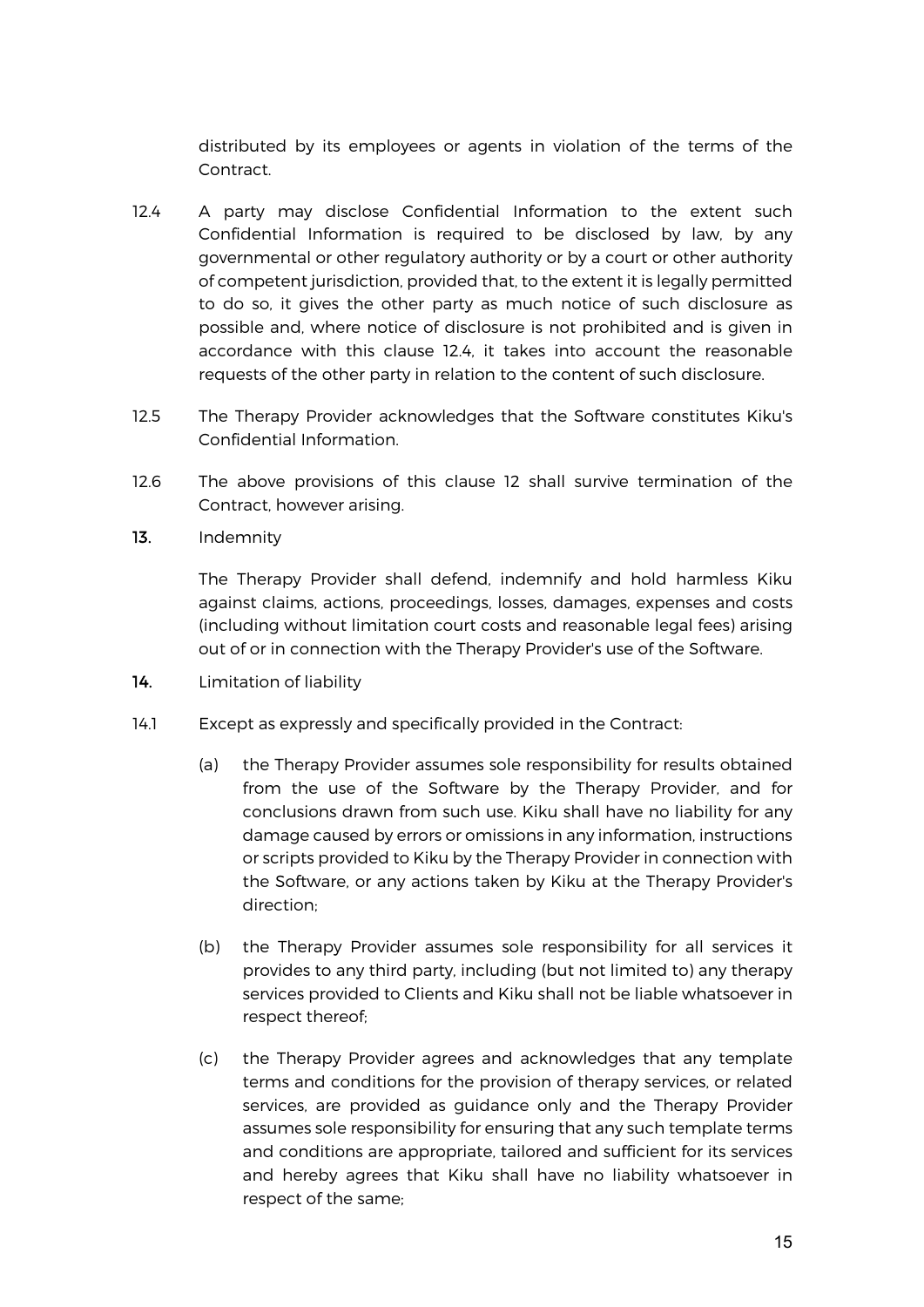- (d) all warranties, representations, conditions and all other terms of any kind whatsoever implied by statute or common law are, to the fullest extent permitted by applicable law, excluded from the Contract; and
- (e) the Software is provided to the Therapy Provider on an "as is" basis.
- 14.2 Nothing in the Contract excludes the liability of Kiku:
	- (a) for death or personal injury caused by Kiku's negligence; or
	- (b) for fraud or fraudulent misrepresentation.
- 14.3 Subject to clause 14.1 and clause 14.2:
	- (a) Kiku shall not be liable whether in tort (including for negligence or breach of statutory duty), contract, misrepresentation, restitution or otherwise for any loss of profits, loss of business, depletion of goodwill and/or similar losses or loss or corruption of data or information, or pure economic loss, or for any special, indirect or consequential loss, costs, damages, charges or expenses however arising under the Contract; and
	- (b) Kiku's total aggregate liability in contract, tort (including negligence or breach of statutory duty), misrepresentation, restitution or otherwise, arising in connection with the performance or contemplated performance of the Contract shall be limited to the total Subscription Fees paid by the Therapy Provider for the User Subscriptions during the 12 months immediately preceding the date on which the claim arose.
- 15. Termination
- 15.1 Without affecting any other right or remedy available to it, Kiku may terminate the Contract with immediate effect or suspend the provision of the Software by giving written notice to the Therapy Provider if:
	- (a) the Therapy Provider fails to pay any amount due under the Contract on the due date for payment and remains in default not less than 60 days after being notified in writing to make such payment;
	- (b) the Therapy Provider commits a material breach of any other term of the Contract which breach is irremediable or (if such breach is remediable) fails to remedy that breach within a period of 30 days after being notified in writing to do so;
	- (c) the Therapy Provider fails to comply with any of its obligations under clause 9;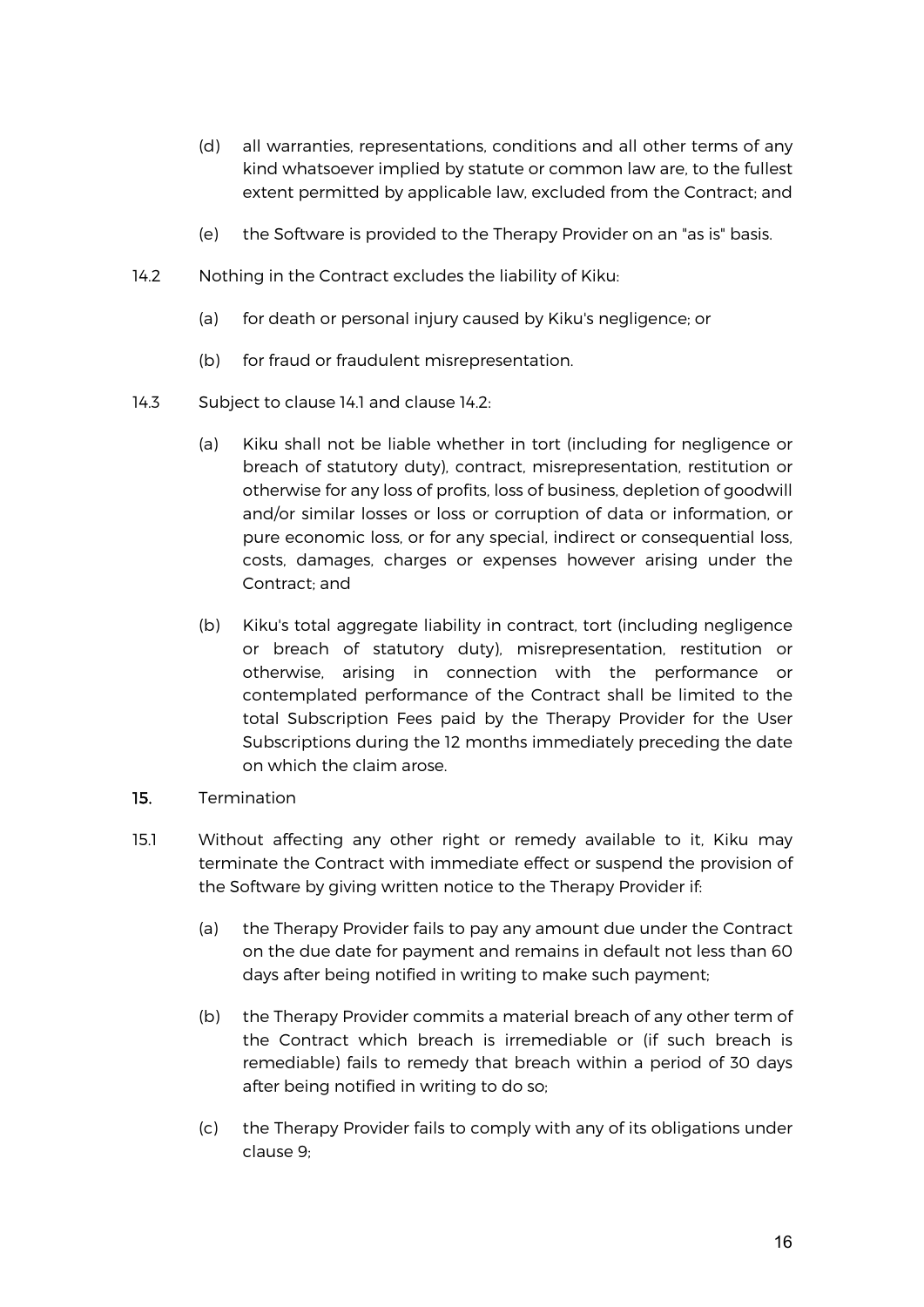- (d) Kiku receives a complaint in respect of the conduct of the Therapy Provider, which Kiku (in its sole and absolute discretion) considers to be reasonably substantiated;
- (e) the Therapy Provider suspends, or threatens to suspend, payment of its debts or is unable to pay its debts as they fall due or admits inability to pay its debts or is deemed unable to pay its debts within the meaning of section 123 of the Insolvency Act 1986, as if the words "it is proved to the satisfaction of the court" did not appear in sections 123(1)(e) or 123(2) of the Insolvency Act 1986;
- (f) the Therapy Provider commences negotiations with all or any class of its creditors with a view to rescheduling any of its debts, or makes a proposal for or enters into any compromise or arrangement with its creditors other than for the sole purpose of a scheme for a solvent amalgamation of that other party with one or more other companies or the solvent reconstruction of the Therapy Provider;
- (g) a petition is filed, a notice is given, a resolution is passed, or an order is made, for or in connection with the winding up of the Therapy Provider other than for the sole purpose of a scheme for a solvent amalgamation of the Therapy Provider with one or more other companies or the solvent reconstruction of the Therapy Provider;
- (h) an application is made to court, or an order is made, for the appointment of an administrator, or if a notice of intention to appoint an administrator is given or if an administrator is appointed, over the Therapy Provider;
- (i) the holder of a qualifying floating charge over the assets of the Therapy Provider has become entitled to appoint or has appointed an administrative receiver;
- (j) a person becomes entitled to appoint a receiver over the assets of the Therapy Provider or a receiver is appointed over the assets of the Therapy Provider;
- (k) a creditor or encumbrancer of the Therapy Provider attaches or takes possession of, or a distress, execution, sequestration or other such process is levied or enforced on or sued against, the whole or any part of the Therapy Provider's assets and such attachment or process is not discharged within 14 days;
- (l) any event occurs, or proceeding is taken, with respect to the Therapy Provider in any jurisdiction to which it is subject that has an effect equivalent or similar to any of the events mentioned in clause 15.1(c) to clause 15.1(i) (inclusive);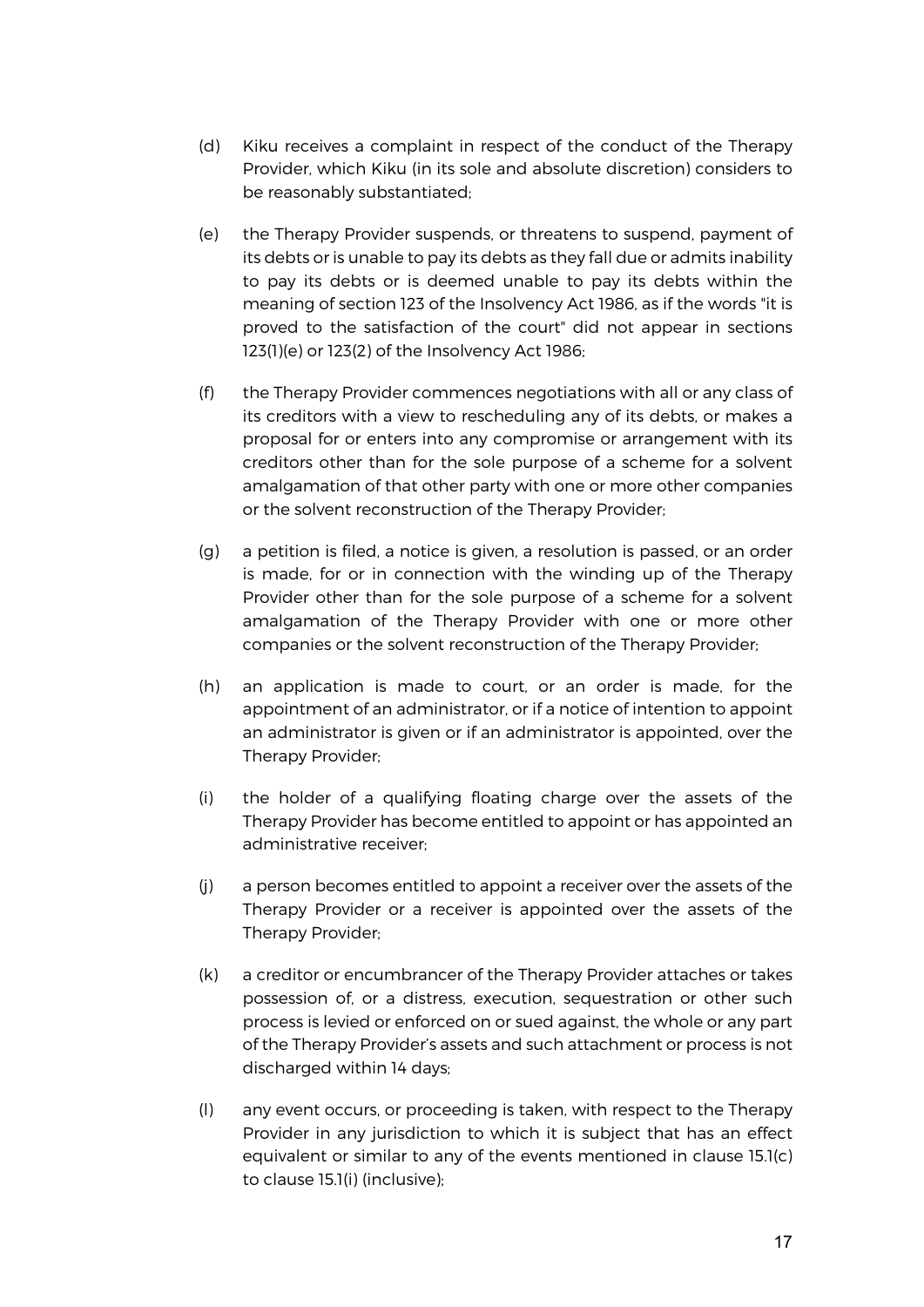- (m) the Therapy Provider suspends or ceases, or threatens to suspend or cease, carrying on all or a substantial part of its business; or
- (n) there is a change of control of the Therapy Provider.
- 15.2 On termination of the Contract for any reason:
	- (a) Kiku may bill the credit card of the Therapy Provider for any monies outstanding to Kiku under this Contract, including (but not limited to) any refunds due to Clients for therapy sessions booked by Clients and due to take place after the date of termination of this Contract;
	- (b) all licences granted under the Contract shall immediately terminate and the Therapy Provider shall immediately cease all use of the Software;
	- (c) each party shall return and make no further use of any equipment, property, documentation and other items (and all copies of them) belonging to the other party;
	- (d) Kiku may destroy or otherwise dispose of any of the Therapy Provider Data in its possession in accordance with clause 6.7(c), unless Kiku receives, no later than ten days after the effective date of the termination of the Contract, a written request for the delivery to the Therapy Provider of the then most recent back-up of the Therapy Provider Data. Kiku shall use reasonable commercial endeavours to deliver the back-up to the Therapy Provider within 30 days of its receipt of such a written request, provided that the Therapy Provider has, at that time, paid all fees and charges outstanding at and resulting from termination (whether or not due at the date of termination). The Therapy Provider shall pay all reasonable expenses incurred by Kiku in returning or disposing of Therapy Provider Data; and
	- (e) any rights, remedies, obligations or liabilities of the parties that have accrued up to the date of termination, including the right to claim damages in respect of any breach of the agreement which existed at or before the date of termination shall not be affected or prejudiced.

#### 16. Force majeure

Kiku shall have no liability to the Therapy Provider under the Contract if it is prevented from or delayed in performing its obligations under the Contract, or from carrying on its business, by acts, events, omissions or accidents beyond its reasonable control, including, without limitation, strikes, lock-outs or other industrial disputes (whether involving the workforce of Kiku or any other party), failure of a utility service or transport or telecommunications network, act of God, war, riot, civil commotion,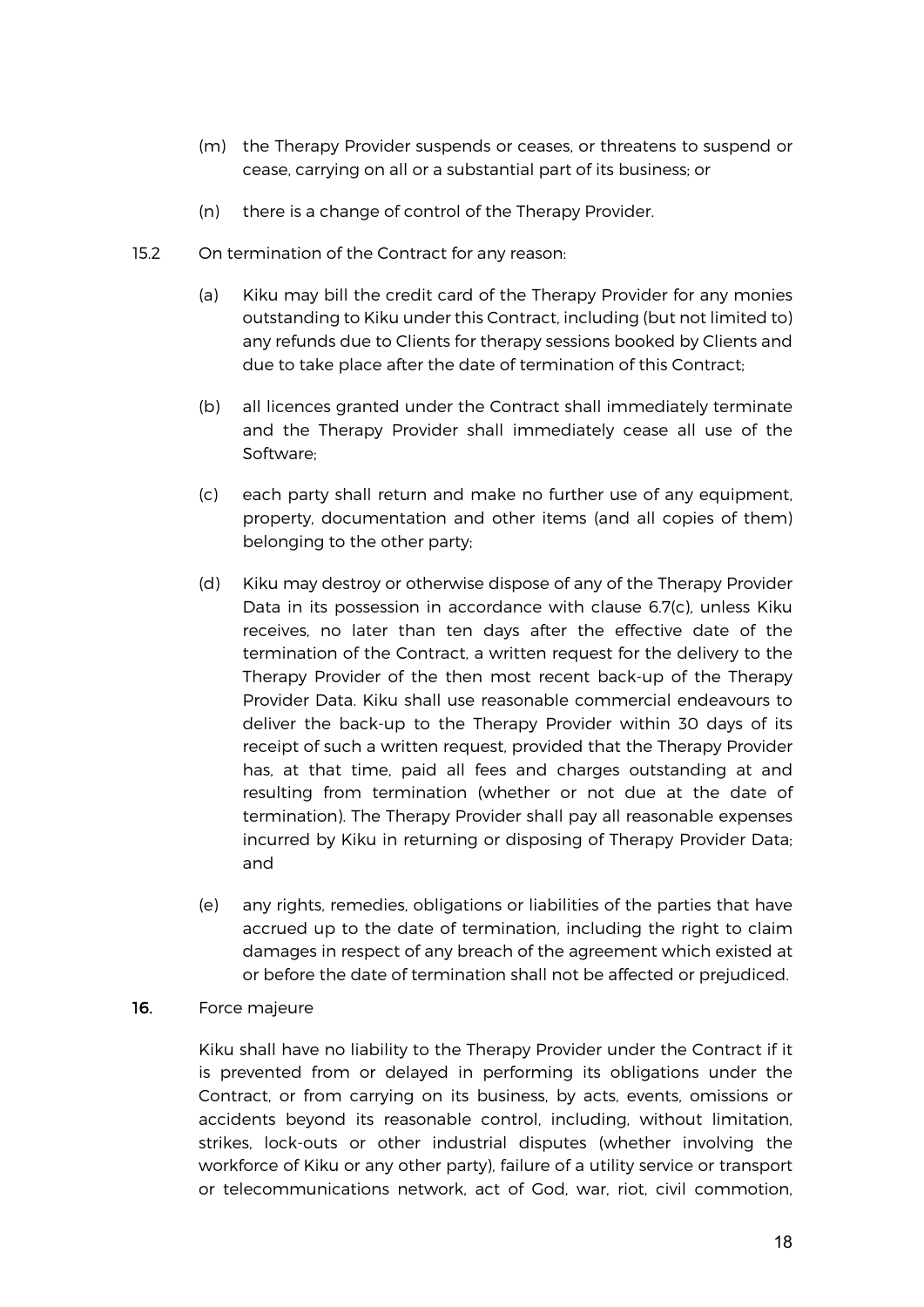malicious damage, compliance with any law or governmental order, rule, regulation or direction, accident, breakdown of plant or machinery, fire, flood, storm or default of suppliers or sub-contractors.

17. Variation

No variation of the Contract shall be effective unless it is in writing and signed by the parties (or their authorised representatives).

18. Waiver

No failure or delay by a party to exercise any right or remedy provided under the Contract or by law shall constitute a waiver of that or any other right or remedy, nor shall it prevent or restrict the further exercise of that or any other right or remedy. No single or partial exercise of such right or remedy shall prevent or restrict the further exercise of that or any other right or remedy.

19. Rights and remedies

Except as expressly provided in the Contract, the rights and remedies provided under the Contract are in addition to, and not exclusive of, any rights or remedies provided by law.

- 20. Severance
- 20.1 If any provision or part-provision of the Contract is or becomes invalid, illegal or unenforceable, it shall be deemed deleted, but that shall not affect the validity and enforceability of the rest of the Contract.
- 20.2 If any provision or part-provision of the Contract is deemed deleted under clause 20.1 the parties shall negotiate in good faith to agree a replacement provision that, to the greatest extent possible, achieves the intended commercial result of the original provision.
- 21. Entire agreement
- 21.1 The Contract constitutes the entire agreement between the parties and supersedes and extinguishes all previous agreements, promises, assurances, warranties, representations and understandings between them, whether written or oral, relating to its subject matter.
- 21.2 Each party acknowledges that in entering into the Contract it does not rely on any statement, representation, assurance or warranty (whether made innocently or negligently) that is not set out in these Terms or the Specification.
- 21.3 Each party agrees that it shall have no claim for innocent or negligent misrepresentation based on any statement in these Terms or the Specification.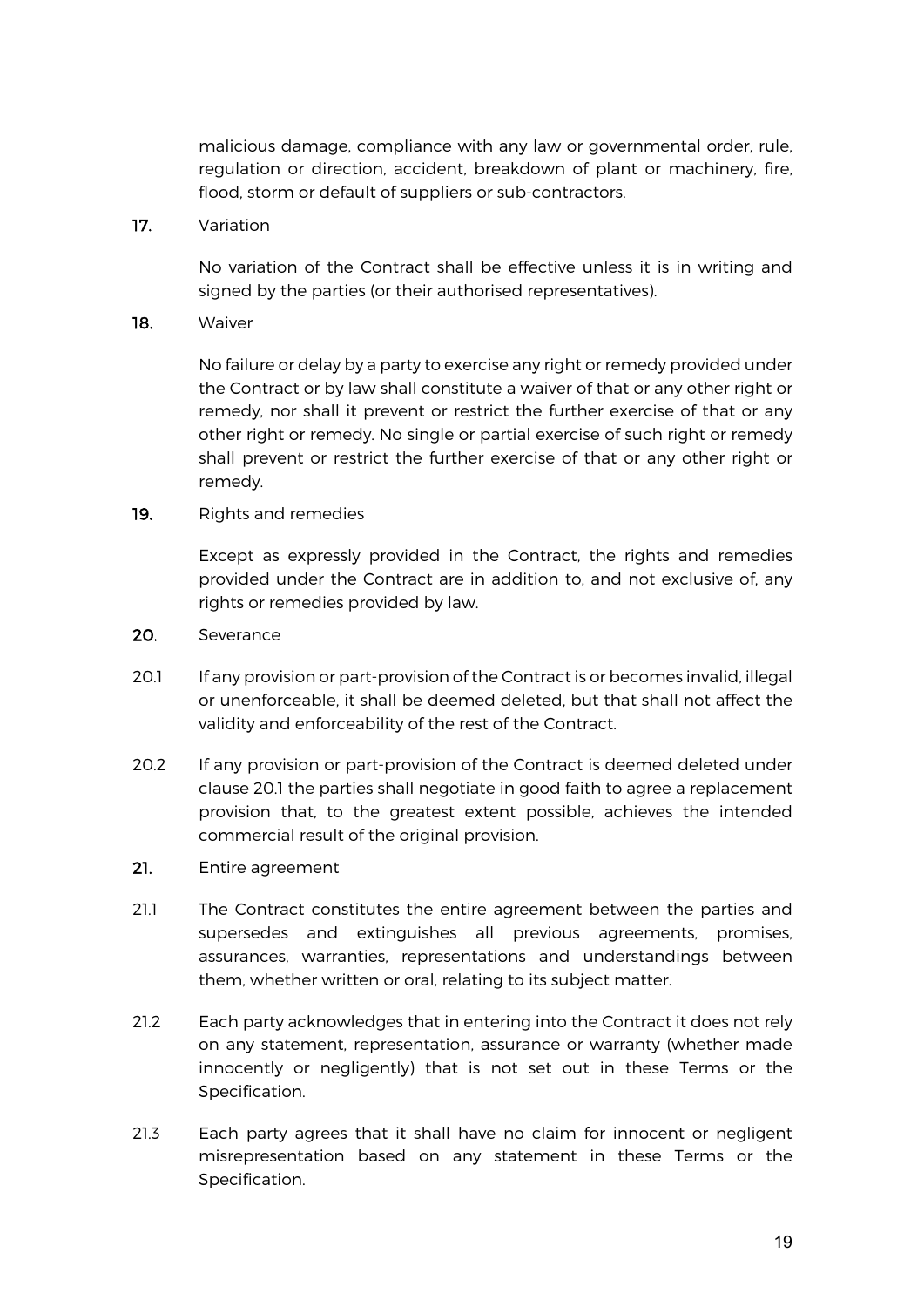21.4 Nothing in this clause shall limit or exclude any liability for fraud.

## 22. Assignment

- 22.1 The Therapy Provider shall not, without the prior written consent of Kiku, assign, transfer, charge, sub-contract or deal in any other manner with all or any of its rights or obligations under the Contract.
- 22.2 Kiku may at any time assign, transfer, charge, sub-contract or deal in any other manner with all or any of its rights or obligations under the Contract.
- 23. No partnership or agency

Nothing in the Contract is intended to or shall operate to create a partnership between the parties, or authorise either party to act as agent for the other, and neither party shall have the authority to act in the name or on behalf of or otherwise to bind the other in any way (including, but not limited to, the making of any representation or warranty, the assumption of any obligation or liability and the exercise of any right or power).

24. Third party rights

the Contract does not confer any rights on any person or party (other than the parties to the Contract and, where applicable, their successors and permitted assigns) pursuant to the Contracts (Rights of Third Parties) Act 1999.

- 25. Notices
- 25.1 Any notice required to be given under the Contract shall be in writing and shall be delivered by e-mail to the other party at its e-mail address set out in the Specification, or such other e-mail address as may have been notified by that party for such purposes.
- 25.2 A notice delivered by e-mail shall be deemed to have been received at the time of transmission (as shown by the timed printout obtained by the sender).
- 26. Governing law

The Contract and any dispute or claim arising out of or in connection with it or its subject matter or formation (including non-contractual disputes or claims) shall be governed by and construed in accordance with the law of England and Wales.

27. Jurisdiction

Each party irrevocably agrees that the courts of England and Wales shall have exclusive jurisdiction to settle any dispute or claim arising out of or in connection with the Contract or its subject matter or formation (including non-contractual disputes or claims).